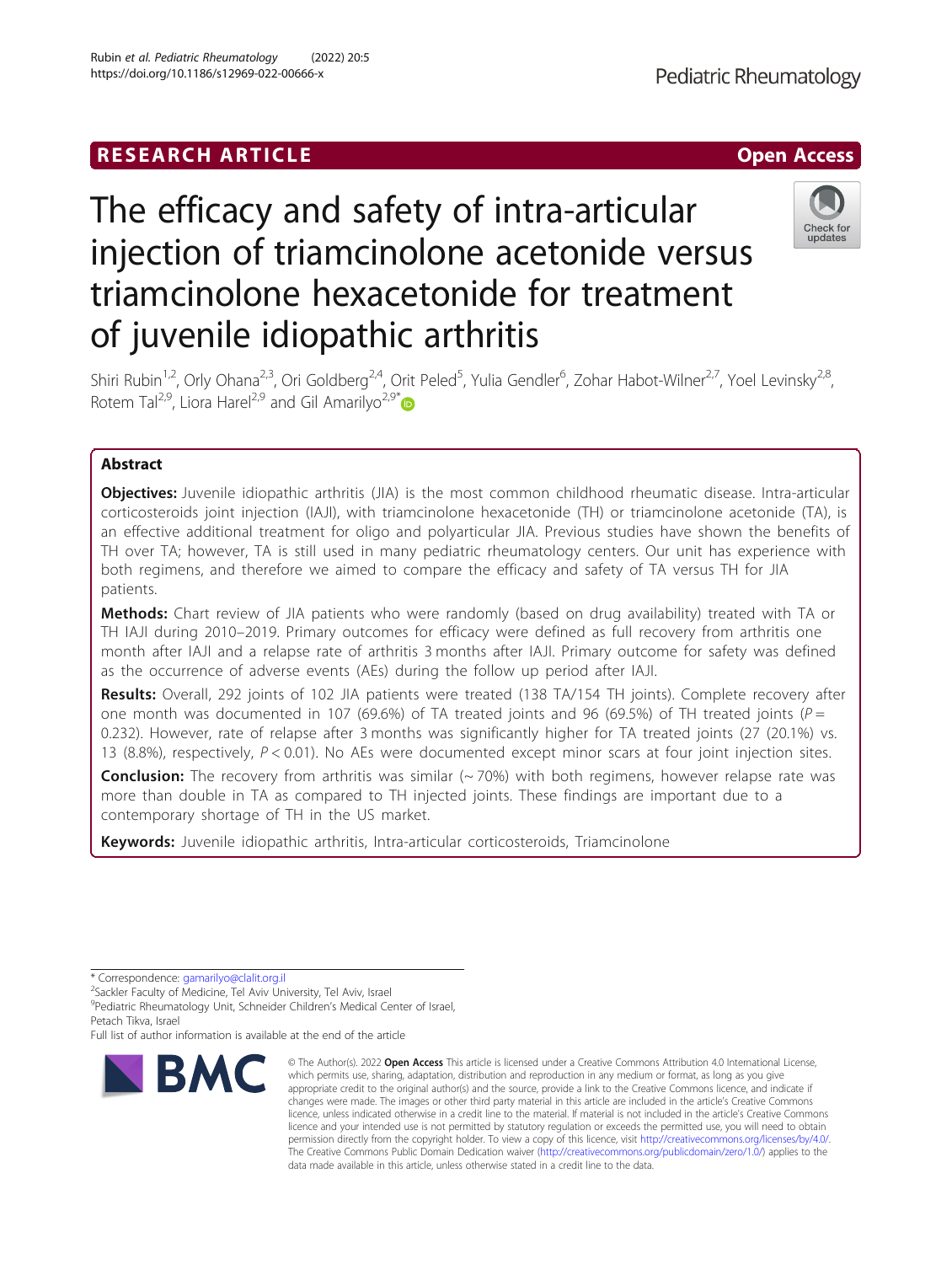#### Introduction

Intra-articular corticosteroid joint injection (IAJI) is one of the most prescribed medications for oligoarticular JIA [[1\]](#page-5-0). In accordance with current 2019 American College of Rheumatology (ACR) clinical guidelines, IAJI is recommended as adjunct therapy for oligarticular and polyarticular JIA, especially when prompt disease control is needed [[2,](#page-5-0) [3](#page-5-0)]. Response to intraarticular glucocorticoids is usually good, and many patients with oligoarthritis enter complete remission [\[1](#page-5-0)]. Several steroid preparations with different pharmacological properties are available for intra-articular injections in children. The beneficial effects and its duration are affected by the pharmacological properties of the type of preparation. In general, compounds that are less soluble and absorbed more slowly maintain synovial levels for longer periods with prolonged effect, resulting in lower systemic glucocorticoid levels [[4](#page-5-0)–[7\]](#page-5-0). The longest acting IAJIs used in clinical practice are triamcinolone hexacetonide (TH) and triamcinolone acetonide (TA) [\[4](#page-5-0), [5\]](#page-5-0). It has been shown that the choice of steroid preparation depends on a variety of considerations such as commercial availability and the institution where the rheumatologist was trained [[8](#page-5-0), [9](#page-5-0)]. Several studies comparing the effectiveness of TH and other steroid preparations, including TA in children with JIA, have demonstrated the superiority of TH in terms of longer duration of action [[4,](#page-5-0) [9](#page-5-0)–[13](#page-6-0)]. However, TA is still used in many pediatric rheumatology centers [[14](#page-6-0)]. Our rheumatology unit has experience with both regimens based on the availability of these drugs, and therefore we aimed to compare the shortand long-term efficacy and safety of TA versus TH for patients with oligo and poly-articular JIA.

#### Methods

### Study design and patients

This is a retrospective chart review. We reviewed medical charts of children who fulfilled the ILAR revised diagnostic criteria for persistent/extended oligoarticular or polyarticular JIA [\[15](#page-6-0)], and had been treated with IAJI injection at Schneider Children's Medical Center's rheumatology unit during 2010–2019. Patients who had other chronic rheumatological illness, previous IAJI treatments in the last 4 months, or previous severe adverse reactions to steroids were excluded from the study.

Our pediatric rheumatology unit used TA for IAJI in JIA patients until May 2016, when TA was replaced by TH in June 2016 due to its availability and financial considerations. An intra-articular injection was performed according to clinical decision by a pediatric rheumatologist using standard protocol: prepare the skin with an antiseptic solution, aspirate the joint fluid to ensure the proper positioning of the needle, and then inject TA or TH. We used recommended doses [\[1](#page-5-0), [4](#page-5-0), [14\]](#page-6-0). TH was

used at a dose of 1 mg/kg (maximal dose of 40 mg) in knees, and 0.5 mg/kg (maximal dose of 20 mg) in ankles, elbows, and wrists. In smaller joints (wrist, midtarsal, and subtalar), 0.3 mg/kg (maximal dose of 10 mg) was injected. TA was used at a dose of 1–2 mg/kg (maximal dose of 80 mg) in knees, 0.5–1 mg/kg in ankles and elbows (maximal dose of 40 mg), and 0.3–0.5 mg/kg (maximal dose of 40 mg) in wrist, midtarsal, and subtalar joints. All children were sedated for the procedure. No local or intraarticular analgesics were used. The procedure was done without ultrasound guidance. Children were advised not to bear weight for 24 h, and not to run or jump for another 48 h.

#### Clinical evaluation and outcomes

Clinical assessment of arthritis was performed (as part of a clinical follow-up) by a pediatric rheumatologist at baseline, during the injection procedure, at  $\sim$  1 month and ~ 3 months after the procedure, and at each followup visit thereafter. Complete response was defined as the absence of arthritis, and partial response as an improvement of arthritis (decrease in swelling or joint tenderness and/or increased range of motion). No response was defined as no change or worsening of arthritis. Primary outcome for efficacy was defined as full recovery from arthritis 1 month post IAJI, and relapse rate of arthritis 3 months post IAJI was defined as flare of arthritis after achieving complete response. Primary outcome for safety was defined as the occurrence of adverse events (AEs) during the follow-up period after IAJI. The AEs severity was classified according to the OMERACT 8 drug safety workshop [\[16](#page-6-0)].

The study was approved by the Research Ethics Board of Rabin Medical Center (approval no. RMC-18-0057).

#### Data analysis

The following parameters were analyzed: gender, age of disease onset, disease duration, JIA type, number of joints involved, type of joint injected, first/re-injection, and laboratory parameters at baseline (C-reactive protein (CRP), erythrocyte sedimentation rate (ESR), antinuclear antibodies (ANA) positive result (ANA  $\geq$ 1:40 titer using Immunofluorescence exam), anti-CCP antibodies (in patients with polyarticular JIA  $\geq$  7 years of age)), and concomitant therapy with NSAID's, methotrexate (MTX), or anti-tumor necrosis factor (TNFα) such as etanercept or adalimumab.

All results were expressed as mean and standard deviation (SD), median; and minimum and maximum, or frequency and percentage. The differences in patients' characteristics between the treatment groups were analyzed using chi-square test. Independent samples t-test or Mann-Whitney U test were used when normal distribution was not justified. The response rates for both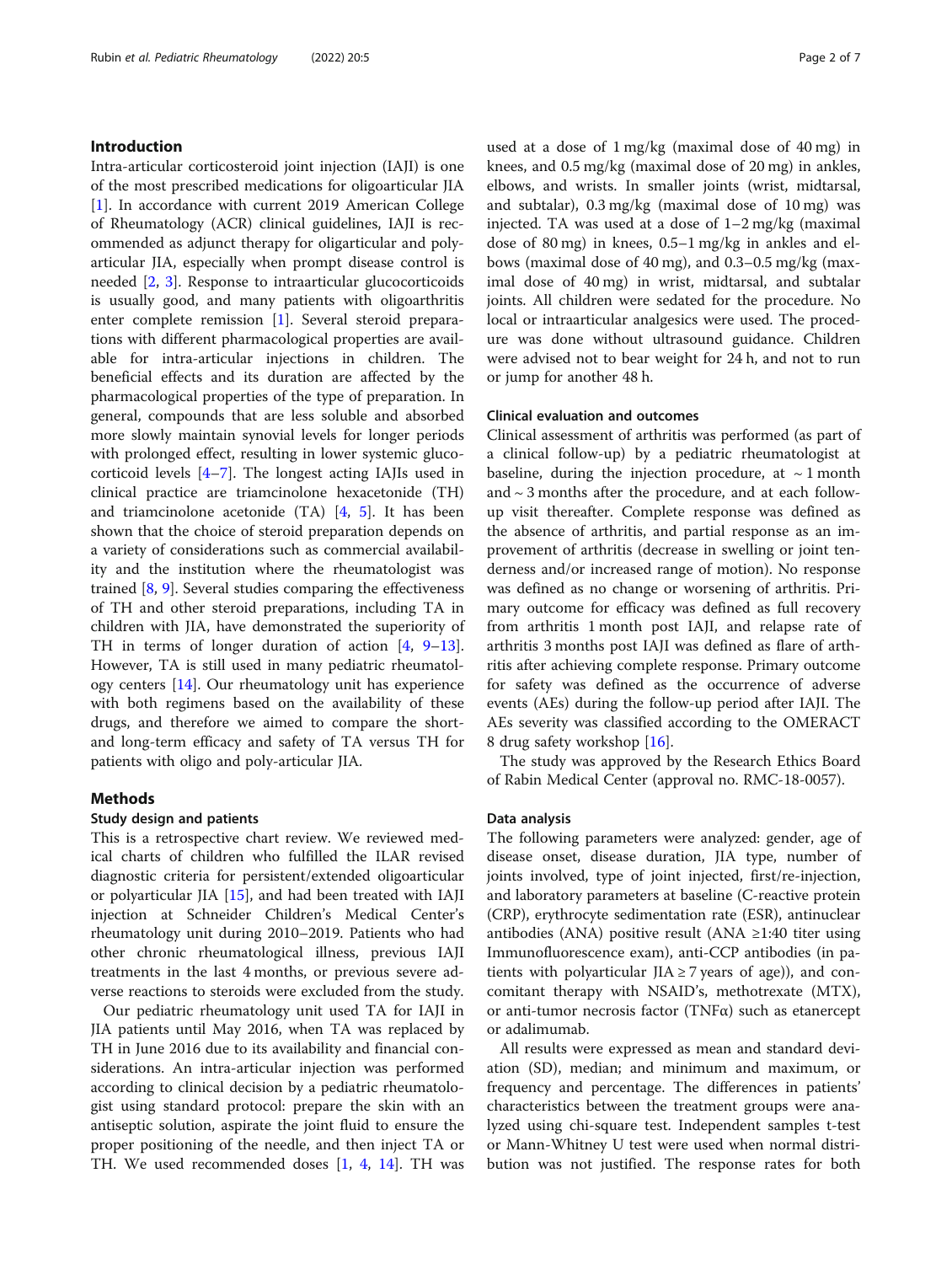treatment groups were compared using chi-square. The efficacy of intraarticular TA or TH injection was analyzed using the Kaplan-Meyer test, estimating the time of arthritis flare over a period of 40 months; missing data were censored. The analyses were performed by using SPSS software, version 25 (IBM, Chicago, Ill, USA), tests were two-tailed, and  $p$  values< 0.05 were considered statistically significant.

#### Results

The demographic, clinical, and laboratory parameters of both study groups are summarized in Table 1. Of 102 patients in our study, 73% were females. The mean age of disease onset was 4 years, and mean disease duration at the time of treatment 1 year. Most (83%) patients had persistent oligoarticular JIA, followed by extended oligoarticular and RF negative polyarticular JIA.

Of 292 joints injected the majority were in knees (61.6%) and ankles (25%), with 198 (67.8%) joints injected for the first time. A total of 94 (32.2%) joints were re-injected, 25 of them first with TA and when flared, re-injected with TH.

Both groups were comparable for age of onset, disease duration, gender, mean number of joints per patient, type of joint injected, JIA subtype, laboratory parameters, and concurrent systemic therapy with MTX and anti-TNFα during and after IAJI. The rate of NSAID's given after IAJI was significantly higher in the TA group. Mean follow-up duration was 21.9 (range 4–95) months.

Table 1 Demographic, clinical and laboratory parameters of patients who received IAJI in both treatment groups

|                                              | <b>TA</b>            | <b>TH</b>              | P value  |
|----------------------------------------------|----------------------|------------------------|----------|
| Number of patients                           | 51<br>51             |                        |          |
| Number of joints, n(%)                       | 138 (47.3%)          | 154 (52.7%)            | 0.44     |
| Female, n(%)                                 | 37 (72.5%)           | 38 (74.5%)             | 0.50     |
| Male, n(%)                                   | 14 (27.5%)           | 13 (25.5%)             |          |
| Age at onset (yr) mean $\pm$ SD median       | $4.39 \pm 3.42$ 2.97 | $4.18 \pm 3.16$ 3.01   | 0.76     |
| Disease duration per joint, yr, mean (range) | $0.9(0.086 - 6.84)$  | $1.14(0.07 - 9.30)$    |          |
| JIA subtype, n(%)                            |                      |                        |          |
| Persistent oligoarticular                    | 42 (82.4%)           | 43 (84.3%)             | 0.85     |
| Extended oligoarticular                      | 6 (11.8%)            | 5 (9.8%)               |          |
| RF negative polyarticular                    | 3 (5.9%)             | 3 (5.9%)               |          |
| Laboratory parameters at baseline:           |                      |                        |          |
| CRP (mg/dL) mean $\pm$ S.D. median           | $(\pm 1.3) 0.8$      | $1.3 \ (\pm 1.2) 0.94$ | 0.47     |
| ESR (mm/hr) mean $\pm$ S.D. median           | 29.8 (±17.3) 28.5    | 28.9 (±17.1) 24.5      | 0.83     |
| ANA positive $(>1:40)$                       | 26 (51%)             | 31 (±60.8%)            | 0.27     |
| Type of joint injected, n(%)                 |                      |                        |          |
| Knee                                         | 85 (61.6%)           | 95 (61.7%)             | 0.45     |
| Ankle                                        | 33 (23.9%)           | 40 (26%)               |          |
| Wrist                                        | 6 (4.3%)             | $11(7.1\%)$            |          |
| Elbow                                        | 11 (8%)              | 7(4.5%)                |          |
| Other (fingers& toes etc.)                   | $3(2.2\%)$           | $1(0.6\%)$             |          |
| Number of joints first injected, n(%)        | 98 (71%)             | 100 (64.9%)            | 0.162    |
| Number of joints re-injected, n(%)           | 40 (29%)             | 54 (35.1%)             |          |
| Systemic treatment (per injection), n(%)     |                      |                        |          |
| NSAID's TX during injection                  | 106 (76.8%)          | 125 (81.2%)            | 0.220    |
| NSAID's after injection                      | 51 (37%)             | 33 (21.4%)             | $0.003*$ |
| MTX during injection                         | 14 (10.1%)           | 14 (9.1%)              | 0.457    |
| MTX after injection                          | 53 (38.4%)           | 49 (31.8%)             | 0.146    |
| Anti TNFa during injection                   | $3(2.2\%)$           | $3(1.9\%)$             | 0.605    |
| Anti TNFa after injection                    | 20 (14.5%)           | 31 (20.1%)             | 0.133    |

TA Triamcinolone acetonide, TH Triamcinolone hexacetonide, RF Rheumatoid Factor, NSAID'<sup>S</sup> Non-Steroidal Anti-inflammatory drugs, MTX Methotrexate \*  $\checkmark$ Significance:  $P < 0.05$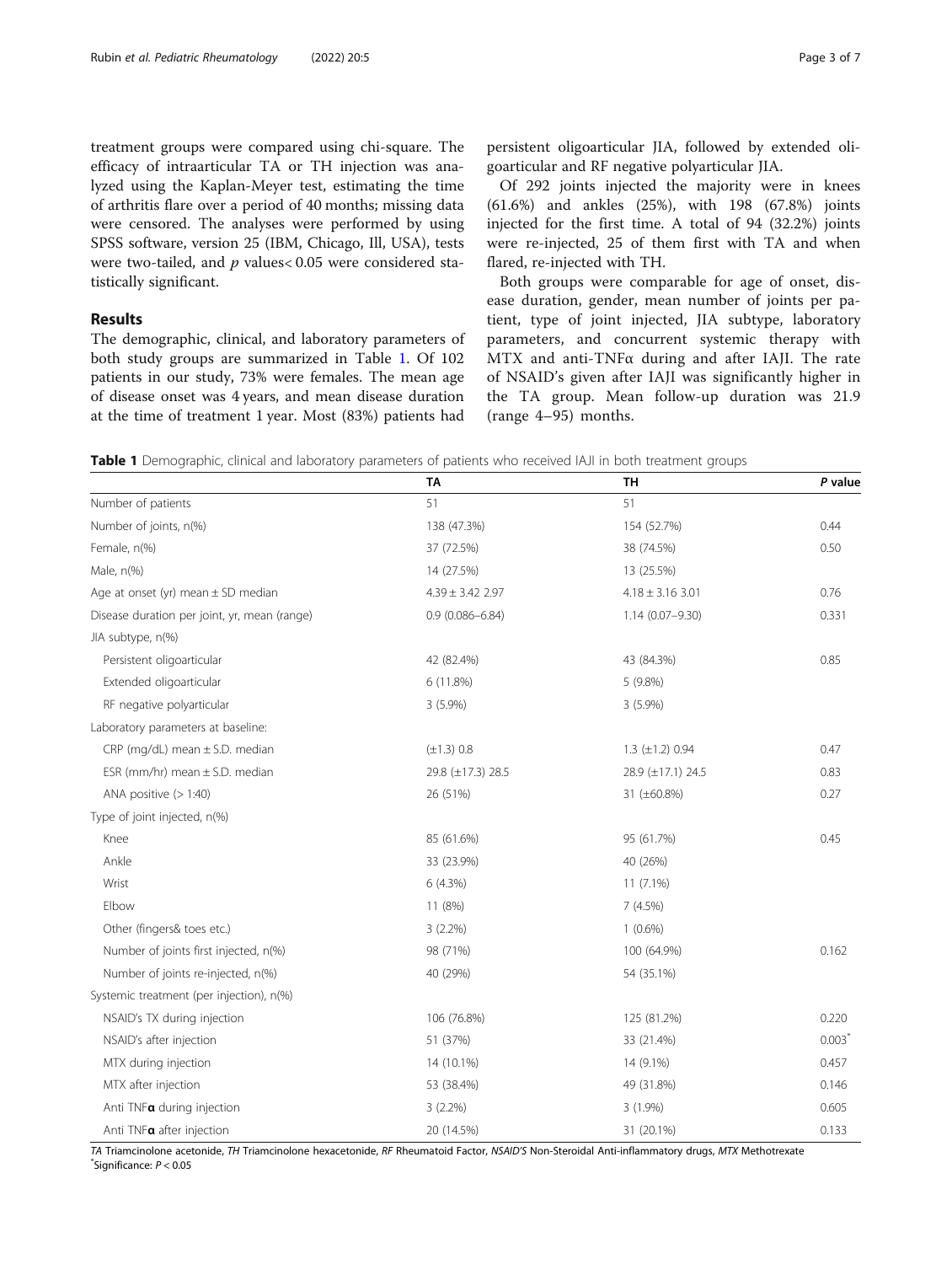One patient with polyarticular JIA was older than 7 years old. His anti-CCP antibodies level was normal.

Patients with overall twenty eight joints (14 in each treatment group) were additionally treated with systemic MTX during the time of injection procedure. In 6/28 joints, the therapy was started 6–12 weeks prior the IAJI. Among them 2 joints had not relapsed in the study period. Patients with overall 6 joints (3 in each treatment group) were treated with anti TNFα during the time of IAJI procedure. in 3/6 joints the therapy was started 6– 12 weeks prior the IAJI (18 months for 2 joints and 4 months for 1 joints). Among them 2 joints had not relapsed in the study period and 1 joint had relapsed 7 months after the injection.

Table 2 summarizes the differences in response rate for both treatment groups. Response rate at one month after injection was similar in both groups. Complete response, defined as absence of arthritis, was also similar in both groups (69.6% vs. 69.5%, respectively,  $P = 0.232$ ). Partial response, defined as an improvement of arthritis, was seen in 23.2 and 16.9% of patients in the TA and TH groups, respectively,  $P = 0.232$ . No response or worsening was seen in 7.2 and 11.7%, respectively,  $P = 0.232$ . As seen in Table 2, most joints maintained complete response at 3 months after injection, however relapse rate after 3 months was significantly higher in the TA treated joints  $(20.1\% \text{ vs. } 8.8\%, \text{ respectively, } P = 0.018).$ 

Kaplan-Meyer analysis, which compared the efficacy of intraarticular TA or TH injection over a period of 40 months (Fig. [1](#page-4-0)), showed a significant higher relapse rate in TA vs. TH treated joints from 3 months after injection and throughout the follow-up period ( $p < 0.02$ ). Logistic regression model showed the odds ratio for relapse was 2.24 (95% CI 1.39-3.58,  $p = 0.001$ ) when using TA for IAJI.

Mild adverse reactions, such as skin atrophy or hypopigmentation at the injection site, were seen in only 4/292 (1.4%) of injected joints, for two joints in each group. No other complications, such as joint infection or chemical synovitis, were noted.

#### **Discussion**

Although studies show better long-term efficacy of TH vs. TA, there is a paucity of data regarding the short-term efficacy of both drugs  $[9, 11-13]$  $[9, 11-13]$  $[9, 11-13]$  $[9, 11-13]$  $[9, 11-13]$  $[9, 11-13]$  $[9, 11-13]$ . Therefore, by counting on personal experience, the treating physician may be misled by assuming that TA and TH have overall similar efficacy. Our study shows that both TA and TH have similar efficacy 1 month after IAJI (i.e., induction of remission). However, after 3 months, the relapse rate of arthritis was significantly lower in the TH group as compared to the TA group  $(8.8\%$  vs. 20.1%, respectively,  $P = 0.018$ ). Moreover, this trend was sustained during the 40-month follow up with an odds ratio to relapse more than double [2.24 (CI 1.39–3.58)] in TA injected joints.

As previously noted, earlier studies have addressed the long-term efficacy of TH vs. TA in JIA patients who received IAJI. Zulian et al. noted, in a prospective study, a significantly higher rate of response with TH than with TA at 6 months, 12 months, and 24 months (60% vs. 33.3%, respectively) [[12\]](#page-6-0). Although not mentioned directly in their manuscript, a Kaplan Meier curve showed similar efficacy of TH and TA at 1 month after injection. The same group later showed similar long-term results in a blinded prospective study of symmetrical IAJI, where one joint was treated with TH and the other with TA [[9\]](#page-5-0). In addition, it was shown that even when TA was given at a dose twice that of TH (2 mg/kg vs 1 mg/ kg accordingly) in symmetrical involved joints, TH was more effective than TA during short- and long-term follow up [[9\]](#page-5-0). Another study by Eberhard et al. compared time to relapse in a follow up of 15 months after TH or TA injection of 227 joints. At 6 months, they showed a response rate of 76% vs. 56%, respectively. However, the effect of TA, but not TH, appeared to subsequently wane, with a response rate of approximately 50% in the TH group vs. only 21% in the TA group after 12 months [[13\]](#page-6-0). In addition, they found the hazard ratio attributed to the injection type was 1.8 (95% CI 1.05, 3.08). Unlike our study and the Zulian group studies [[9,](#page-5-0) [12\]](#page-6-0), their TA group had a higher relapse rate starting in the first month after injection.

Table 2 Comparison of response rate between JIA patients in both treatment groups

|                   | Response at 1 month |             |                 | Response at 3 months <sup>*</sup> |             |                 |
|-------------------|---------------------|-------------|-----------------|-----------------------------------|-------------|-----------------|
|                   | ΤА                  | ΤН          | <i>p</i> -value | ТА                                | ΤН          | <i>p</i> -value |
| Complete response | 96 (69.6%)          | 107 (69.5%) | 0.232           | 93 (69.4%)                        | 107 (72.3%) | 0.018           |
| Partial response  | 32 (23.2%)          | 26 (16.9%)  |                 | $8(6.0\%)$                        | 18 (12.2%)  |                 |
| No response       | 10 (7.2%)           | 18 (11.7%)  |                 | 6 (4.5%)                          | $10(6.8\%)$ |                 |
| Relapse           | ΝA                  | ΝA          |                 | 27 (20.1%)                        | 13 (8.8%)   |                 |

TA Triamcinolone acetonide, TH Triamcinolone hexacetonide

At 3 months after IAJI, no information was available for four joints in the TA group and three joints in the TH group \* Significance: P < 0.05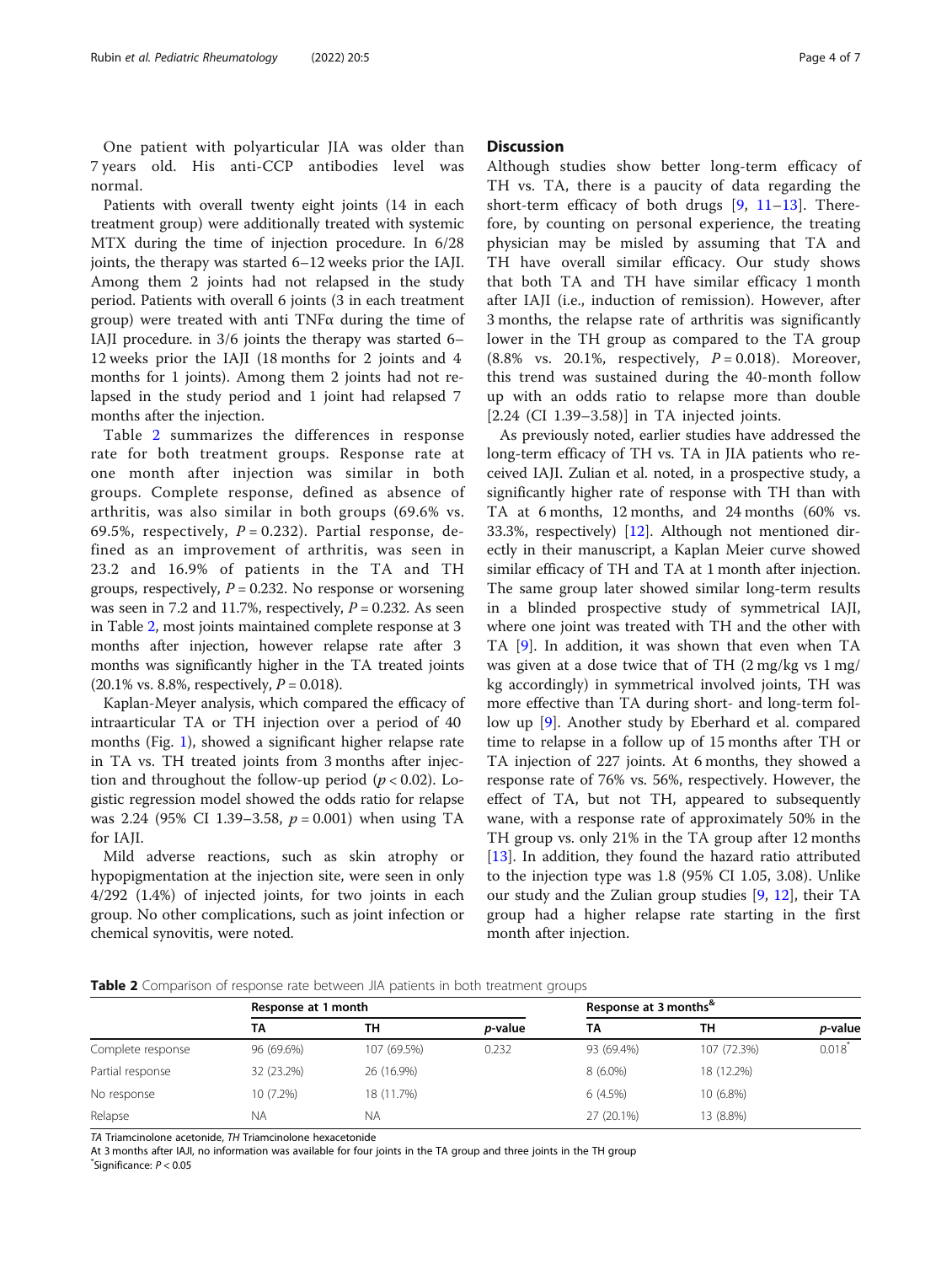<span id="page-4-0"></span>

In our study, patients with overall 34 joints were treated additionally with systemic therapy of either MTX or TNFα during the IAJI time. However, groups were balanced (17 patients in TH and 17 in TA). Moreover, in sensitivity analysis, results were comparable with the study findings.

Interestingly, patients with TH injected joints were more likely to be treated with anti TNFα as compared to patient treated with TA (31 vs. 20, respectively), presumably due to better TNFα availability. None the less, these differences were not significant ( $p = 0.133$ ).

Of note, no correlation was found between disease duration to the outcome of the first injection in both treatment groups.

IAJI is an important adjunct therapy in oligo-articular and polyarticular JIA that can serve as optimal initial therapy in oligoarticular JIA. The intraarticular approach delivers a high concentration of corticosteroid to the synovial fluid of the inflamed joint, there they influence different immunological functions, eventually reducing the migration of leukocytes into the joint [\[5](#page-5-0), [7](#page-5-0)].

TH and TA are the most commonly used long-acting steroids for intra-articular injection. TH (molecular weight 532.66) differs from TA (molecular weight 434.49) by an alteration of one side chain, which presumably makes TH less water soluble as compared with

TA. Compounds with lower water solubility maintain effective synovial levels, thus providing longer duration of effectiveness within the peripheral joint space [\[5](#page-5-0), [7](#page-5-0)]. Additionally, compounds with lower solubility are absorbed more slowly, resulting in lower peak plasma minimizing systemic effects such as adrenal suppression [[17,](#page-6-0) [18](#page-6-0)]. Indeed, pharmacokinetic studies show that due to its lower solubility, TH is absorbed more slowly than TA, maintaining synovial levels for a longer period (6 and 3.2–4.3 days, respectively) and creating lower systemic glucocorticoid levels [\[7](#page-5-0)]. This may explain the similar very short-term efficacy of both drugs vs. the higher relapse rate that was found in TA compared to TH injections. Furthermore, pharmacokinetic studies have shown that 40 mg of TA is equivalent to 20 mg of TH with regard to biological effect [[7\]](#page-5-0). Many centers are still using TA in their clinical practice, mostly due to financial considerations and drug availability. Moreover, due to lack of practice guidelines, there are considerable variations of the dosages used in pediatric rheumatology centers around the globe for both regimens [\[14](#page-6-0)]. The price difference between both regimens is negligible (around 1.5 USD/mg for TH vs. 0.5 USD/mg for TA). Our rheumatology unit has experience with both steroid preparations and the decision to use a specific formulation is generally based on availability of either drug in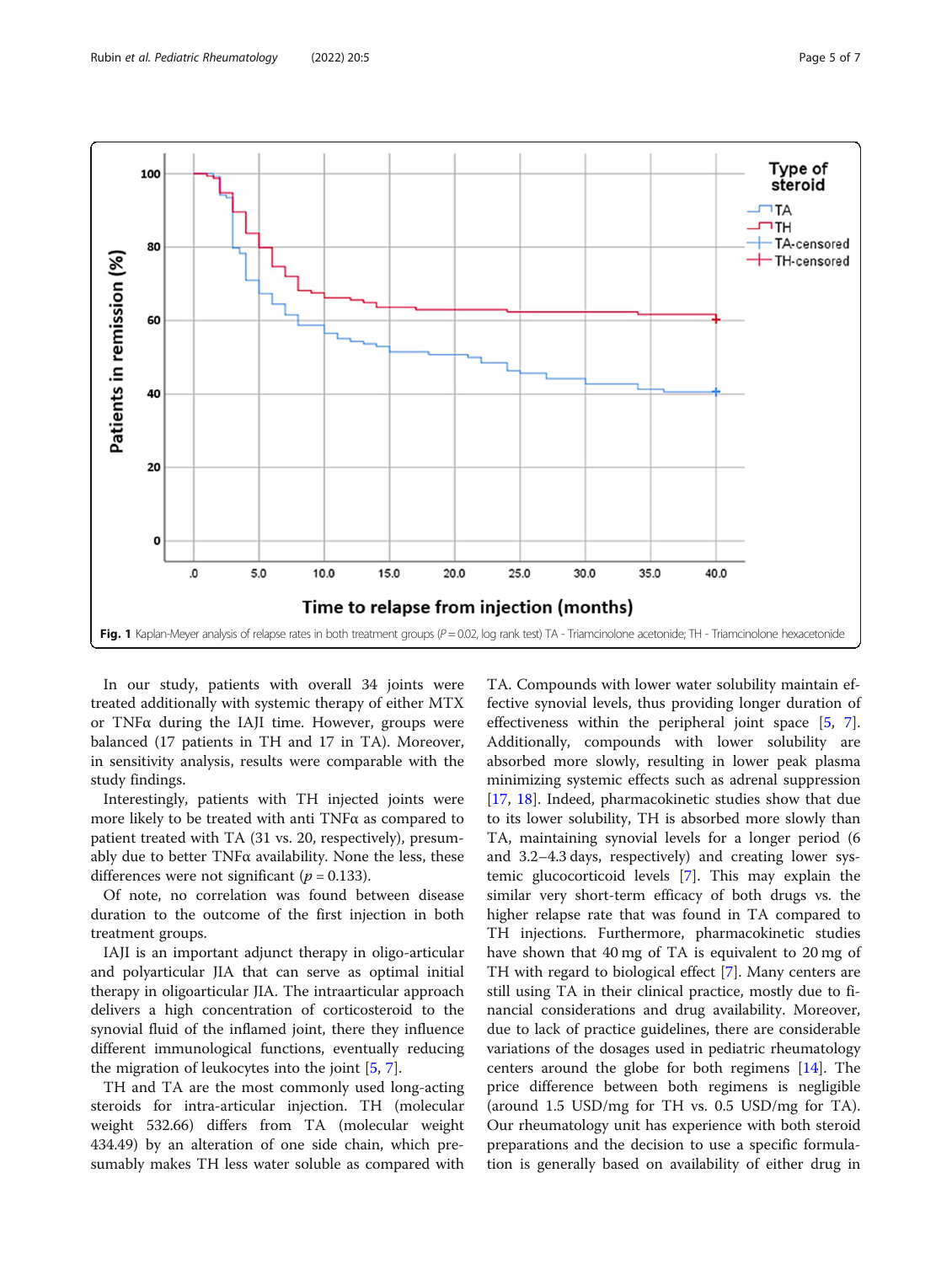<span id="page-5-0"></span>out hospital. This provided an opportunity to compare the short- and long-term effectiveness of TA compared to TH.

Although IAJI can be an effective and safe line of treatment, repeated intra-articular steroid injections may predispose to charcot's arthropathy as a potential side effect [\[19](#page-6-0)]. In our study, adverse events were infrequent and mild, including skin atrophy and hypopigmentation at the injection site in only four (1.4%) joints, two in each group. This rate is comparable with the incidence reported in the literature ranging from 2 to 8% [9, 11, [14,](#page-6-0) [20](#page-6-0)].

Our study has several limitations. First, it is a retrospective study. Second, although this was the largest cohort reported to date, the number of injected joints was relatively small and not sufficiently powered. Third, our study is composed of a heterogeneous group of patients including a large portion with re-injected joints and patients treated with MTX or biological therapy during the study period. Yet, subgroup sensitivity analysis has not demonstrated significant differences among groups. Fourth, validated scoring systems such as Juvenile Arthritis Disease Activity Score (JADAS), were lacking.

#### Conclusions

The recovery from arthritis was similar  $({\sim}70%)$  with both regimens, however relapse rate (defined as flare of arthritis after achieving complete response) was more than double in TA as compared to TH injected joints. These findings are especially important due to the contemporary shortage of TH in the US market, and usage of TA in many pediatric rheumatology centers for IAJI around the globe.

#### Abbreviations

JIA: Juvenile idiopathic arthritis; IAJI: Intra-articular corticosteroids joint injection; TH: Triamcinolone hexacetonide; TA: Triamcinolone acetonide; AE: Adverse events; ACR: American College of Rheumatology; CRP: C-reactive protein; ESR: Erythrocyte sedimentation rate; ANA: Antinuclear antibodies; NSAID's: Non-steroidal anti-inflammatory drugs; MTX: Methotrexate; TNF: Tumor necrosis factor

#### Acknowledgements

Not applicable.

#### Authors' contributions

SR – study conception and design, acquisition of data, interpretation of data, drafting the article; OO - study conception and design, acquisition of data, OG – statistical analysis and interpretation of data, OP - analysis and interpretation of data, drafting the article, YG – statistical analysis of data, ZHW - Final approval of the version of the article to be published, YL interpretation of data, drafting the article and revising it, RT - Final approval of the version of the article to be published, LH – study design, revising the article, Final approval of the version of the article to be published, GA - study conception and design, drafting and revising the article, final approval of the article to be published. All authors read and approved the final manuscript.

#### Funding

No specific funding was received from any bodies in the public, commercial, or not-for-profit sectors to carry out the work described in this article.

#### **Declarations**

The study was approved by the Research Ethics Board of Rabin Medical Center (approval no. RMC-18-0057).

#### Consent for publication

#### Not applicable.

The datasets used and/or analysed during the current study are available from the corresponding author on reasonable request.

#### Competing interests

The authors declare that they have no competing interests.

#### Author details

<sup>1</sup> Pediatric Hematology Oncology Division, Schneider Children's Medical Center of Israel, Petach Tikva, Israel. <sup>2</sup>Sackler Faculty of Medicine, Tel Aviv University, Tel Aviv, Israel. <sup>3</sup>Department of Pediatrics C, Schneider Children's Medical Center of Israel, Petach Tikva, Israel. <sup>4</sup> Pediatric Pulmonary Unit Schneider Children's Medical Center of Israel, Petach Tikva, Israel. <sup>5</sup>Department of Pharmacy, Schneider Children's Medical Center of Israel, Petach Tikva, Israel. <sup>6</sup>The Department of Nursing, Ariel University, Ariel, Israel.<br><sup>7</sup> Division of Ophthalmology, Tel Aviv, Sourasky Modical Conter, Tel Aviv, Israel Division of Ophthalmology, Tel Aviv Sourasky Medical Center, Tel Aviv, Israel. 8 Department of Pediatrics B, Schneider Children's Medical Center of Israel, Petach Tikva, Israel. <sup>9</sup>Pediatric Rheumatology Unit, Schneider Children's Medical Center of Israel, Petach Tikva, Israel.

#### Received: 30 August 2021 Accepted: 16 January 2022 Published online: 29 January 2022

#### References

- Ringold S. Horneff G Oligoarticular juvenile IdiopathicArthritis. In: Petty RE, Laxer RM, Lindsley CB, Wedderburn LR, Fuhlbrigge R, Mellins E, editors. Textbook of pediatric rheumatology, vol. 19. Philadelphia, PA: Elsiever; 2020. p. 241–9.
- 2. Beukelman T, Patkar NM, Saag KG, Tolleson-Rinehart S, Cron RQ, DeWitt EM, et al. American College of Rheumatology recommendations for the treatment of juvenile idiopathic arthritis: initiation and safety monitoring of therapeutic agents for the treatment of arthritis and systemic features. Arthritis Care Res. 2011;63(4):465–82. <https://doi.org/10.1002/acr.20460>.
- 3. Ringold S, Angeles-Han ST, Beukelman T, Lovell D, Cuello CA, Becker ML, et al. American College of Rheumatology/Arthritis Foundation guideline for the treatment of juvenile idiopathic arthritis: therapeutic approaches for non-systemic polyarthritis, Sacroiliitis, and Enthesitis. Arthritis Care Res. 2019; 71(6):717–34. [https://doi.org/10.1002/acr.23870.](https://doi.org/10.1002/acr.23870)
- 4. Hashkes PJ, Laxer RM. Medical treatment of juvenile idiopathic arthritis. JAMA. 2005;294(13):1671–84. [https://doi.org/10.1001/jama.294.13.1671.](https://doi.org/10.1001/jama.294.13.1671)
- 5. Genovese MC. Joint and soft-tissue injection. A useful adjuvant to systemic and local treatment. Postgrad Med. 1998;103(2):125–34. [https://doi.org/10.3](https://doi.org/10.3810/pgm.1998.02.316) [810/pgm.1998.02.316](https://doi.org/10.3810/pgm.1998.02.316).
- 6. Cleary AG, Murphy HD, Davidson JE. Intra-articular corticosteroid injection in juvenile idiopathic arthritis. Arch Dis Childhood. 2002;88(3):192–6. [https://](https://doi.org/10.1136/adc.88.3.192) [doi.org/10.1136/adc.88.3.192.](https://doi.org/10.1136/adc.88.3.192)
- 7. Derendorf H, Möllmann H, Grüner A, Haack D, Gyselby G. Pharmacokinetics and pharmacodynamics of glucocorticoid suspensions after intra-articular administration. Clin Pharmacol Ther. 1986;39(3):313–7. [https://doi.org/10.103](https://doi.org/10.1038/clpt.1986.45) [8/clpt.1986.45](https://doi.org/10.1038/clpt.1986.45).
- 8. Centeno LM, Moore ME. Preferred intraarticular corticosteroids and associated practice: a survey of members of the American College of Rheumatology. Arthritis Rheumatol. 1994;7(3):151–5. [https://doi.org/10.1](https://doi.org/10.1002/art.1790070309) [002/art.1790070309](https://doi.org/10.1002/art.1790070309).
- 9. Zulian F, Martini G, Gobber D, Plebani M, Zcchelo F, Manners P. Triamcinolone acetonide and hexacetonide intra-articular treatment of symmetrical joints in juvenile idiopathic arthritis: a double-blind trial. Rheumatology. 2004;43(10):1288–91. [https://doi.org/10.1093/rheumatology/](https://doi.org/10.1093/rheumatology/keh313) [keh313](https://doi.org/10.1093/rheumatology/keh313).
- 10. Balogh Z, Ruzsonyi E. Triamcinolone hexacetonide versus betamethasone. A double-blind comparative study of the long-term effects of intra-articular steroids in patients with juvenile chronic arthritis. Scand J Rheumatol. 1987; 67:80–2.
- 11. Gotte AC. Intra-articular corticosteroids in the treatment of juvenile idiopathic arthritis: safety, efficacy, and features affecting outcome. A